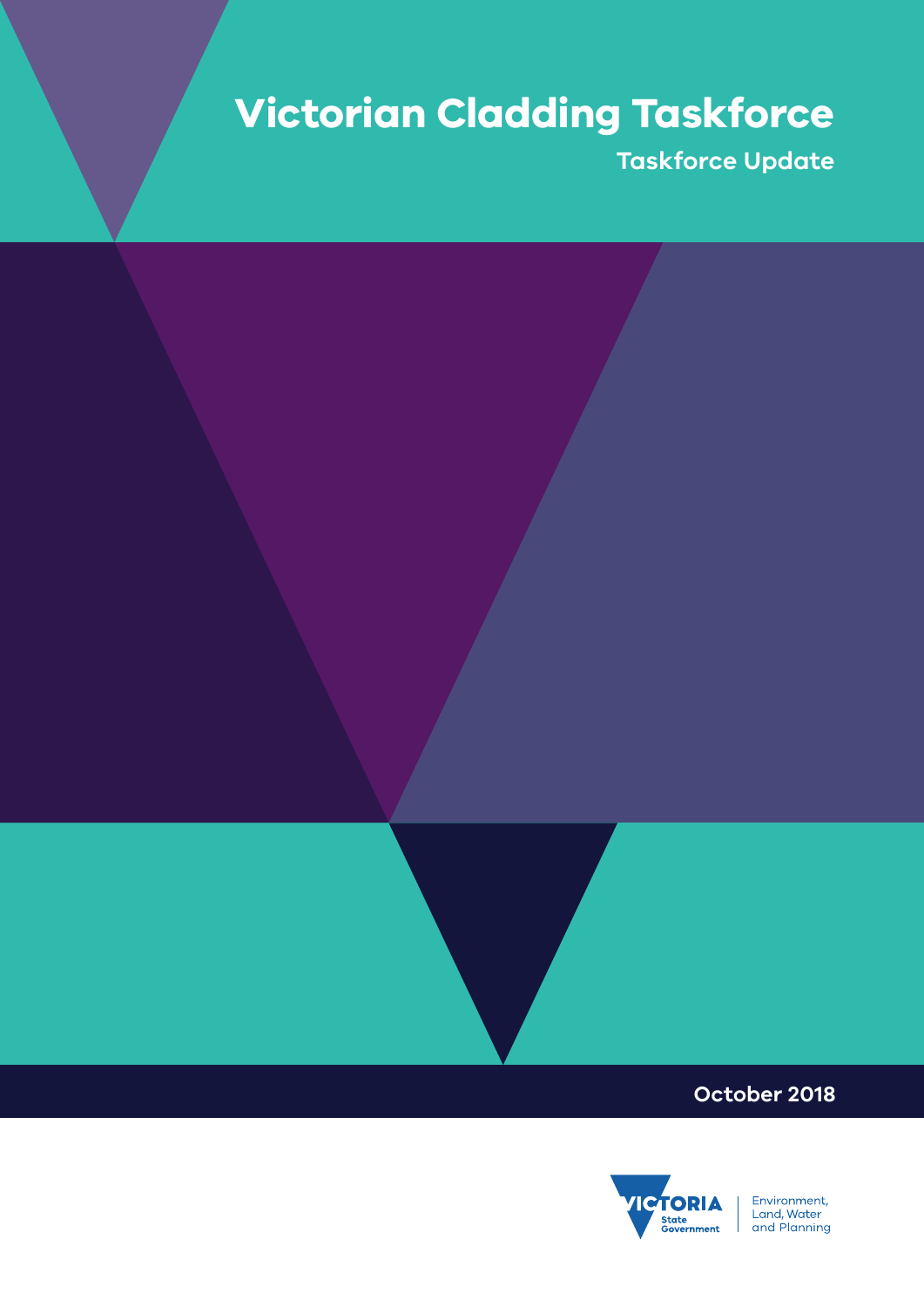© The State of Victoria Department of Environment, Land, Water and Planning 2018.

 $\overline{()}$ This work is licensed under a Creative Commons Attribution 4.0 International licence. You are free to re-use  $|$  (cc)  $\;\bar{ } \;$  the work under that licence, on the condition that you credit the State of Victoria as author. The licence does not apply to any images, photographs or branding, including the Victorian Coat of Arms, the Victorian Government logo and the Department of Environment, Land, Water and Planning (DELWP) logo. To view a copy of this licence, visit creativecommons.org/licenses/by/4.0/

**ISBN** 978-1-76047-853-7 **(pdf)**

#### **Disclaimer**

This publication may be of assistance to you but the State of Victoria and its employees do not guarantee that the publication is without flaw of any kind or is wholly appropriate for your particular purposes and therefore disclaims all liability for any error, loss or other consequence which may arise from you relying on any information in this publication.

#### **Accessibility**

If you would like to receive this publication in an alternative format, please telephone the DELWP Customer Service Centre on 136 186, or email customer.service@delwp.vic.gov.au, or via the National Relay Service on 133 677, www.relayservice.com.au. This document is also available on the internet at www.delwp.vic.gov.au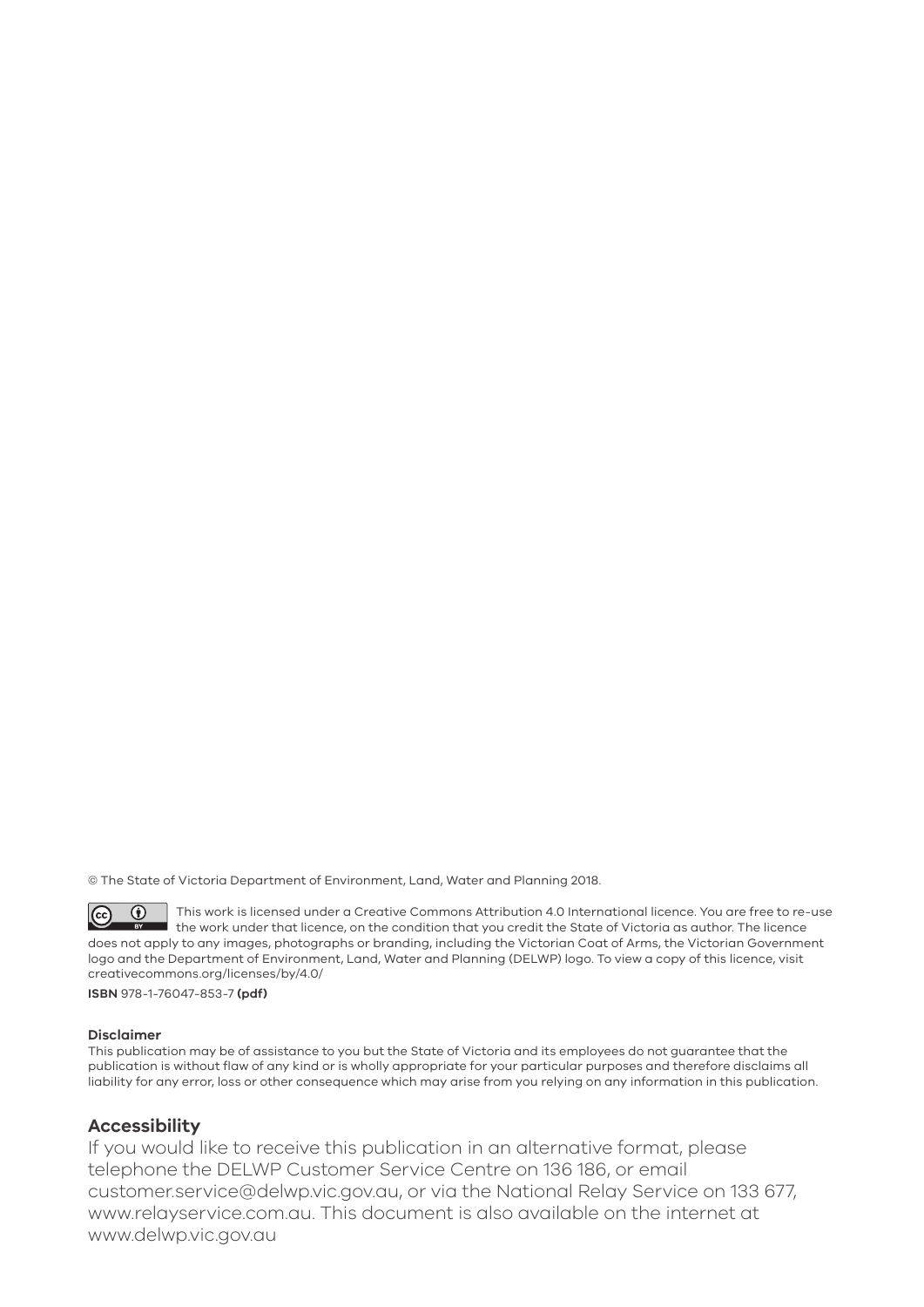# **Content**

| Foreword 4                                                                                                               |  |
|--------------------------------------------------------------------------------------------------------------------------|--|
| State wide audit 5                                                                                                       |  |
| Findings include: 5                                                                                                      |  |
| Emergency orders 6                                                                                                       |  |
|                                                                                                                          |  |
| Private building inspections and referrals <b>Executive Service Contract Contract Contract Contract Contract Control</b> |  |
|                                                                                                                          |  |
|                                                                                                                          |  |
|                                                                                                                          |  |
| The Victorian Government audit - owned and leased buildings 8                                                            |  |
|                                                                                                                          |  |
| Ministerial power to ban use of non-compliant products _________________________8                                        |  |
| Interim report recommendations 8                                                                                         |  |
| Ministerial Guideline 14 8                                                                                               |  |
|                                                                                                                          |  |
|                                                                                                                          |  |
|                                                                                                                          |  |
|                                                                                                                          |  |
| Disciplinary action against professionals <b>manually and all all an</b> 9                                               |  |
| Overcrowding of high rise apartments [11] Decrements and Dividing Overcrowding of high rise apartments of the            |  |
|                                                                                                                          |  |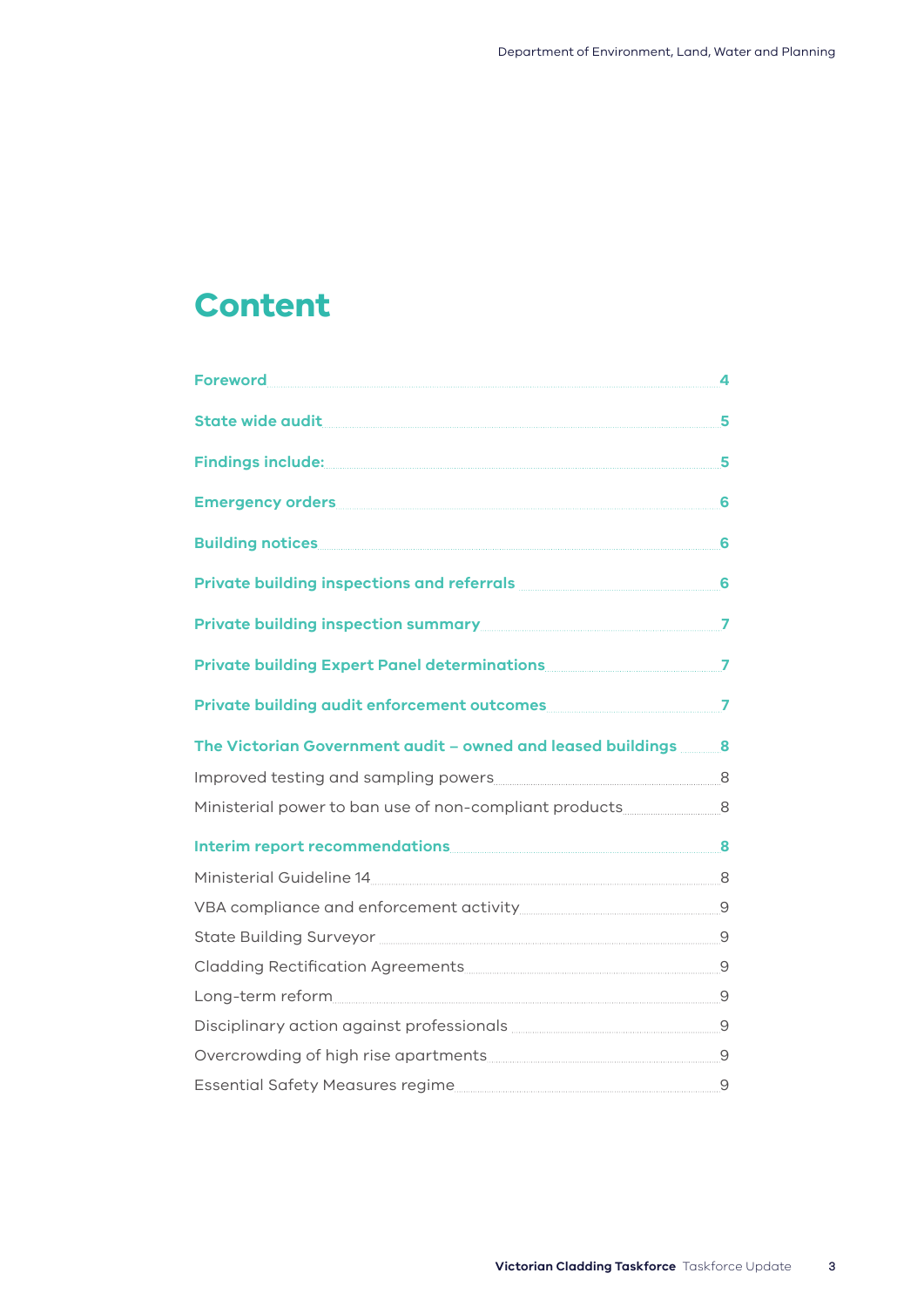### <span id="page-3-0"></span>**Foreword**

On 1 December 2017 we handed down our Interim Report to the Minister for Planning on the work of the Victorian Cladding Taskforce established to investigate the prevalence of combustible cladding across Victoria.

Over the past 10 months we have overseen:

- a state wide building audit piloted by the Taskforce and transitioned to the Victorian Building Authority (VBA),
- the issuing of emergency orders in relation to certain buildings with cladding to improve their safety level,
- a whole of government building audit conducted by individual agencies and departments,
- the introduction of restrictions on the use of certain cladding materials, and
- new legislation to provide a low interest long term loan scheme for owners to finance rectification of their buildings.

The 2014 fire at the Lacrosse apartment building in Melbourne's Docklands and the tragic Grenfell fire in London in June 2017, highlighted the fire safety risks arising from the non-compliant use of exterior cladding. Our investigations found dangerous materials are widely used on buildings throughout Victoria, a finding that is consistent with inquiries carried out interstate and internationally.

The work of the Taskforce continues with the Department of Environment, Land, Water and Planning (DELWP) working on policy reforms based on our recommendations to try and ensure Victorian buildings are safe, property is protected, and buildings comply with the law.

We believe we continue to lead nationally and internationally on dealing with this critical task. Victoria has undertaken more physical audits of buildings, both public and private, than any other state. We have provided our counterparts interstate with a Risk Assessment Tool to assess building fire safety and have taken the initiative on restricting the use of dangerous cladding products.

We are going further than the rest of the country in assisting building owners directly impacted by combustible cladding through the development of a financial scheme Victorians can access to pay to rectify their buildings.

We continue to work closely with key stakeholders, industry professionals and interested parties and thank them for their contribution in dealing with this important task. The knowledge, expertise and experience they bring to the table has been invaluable.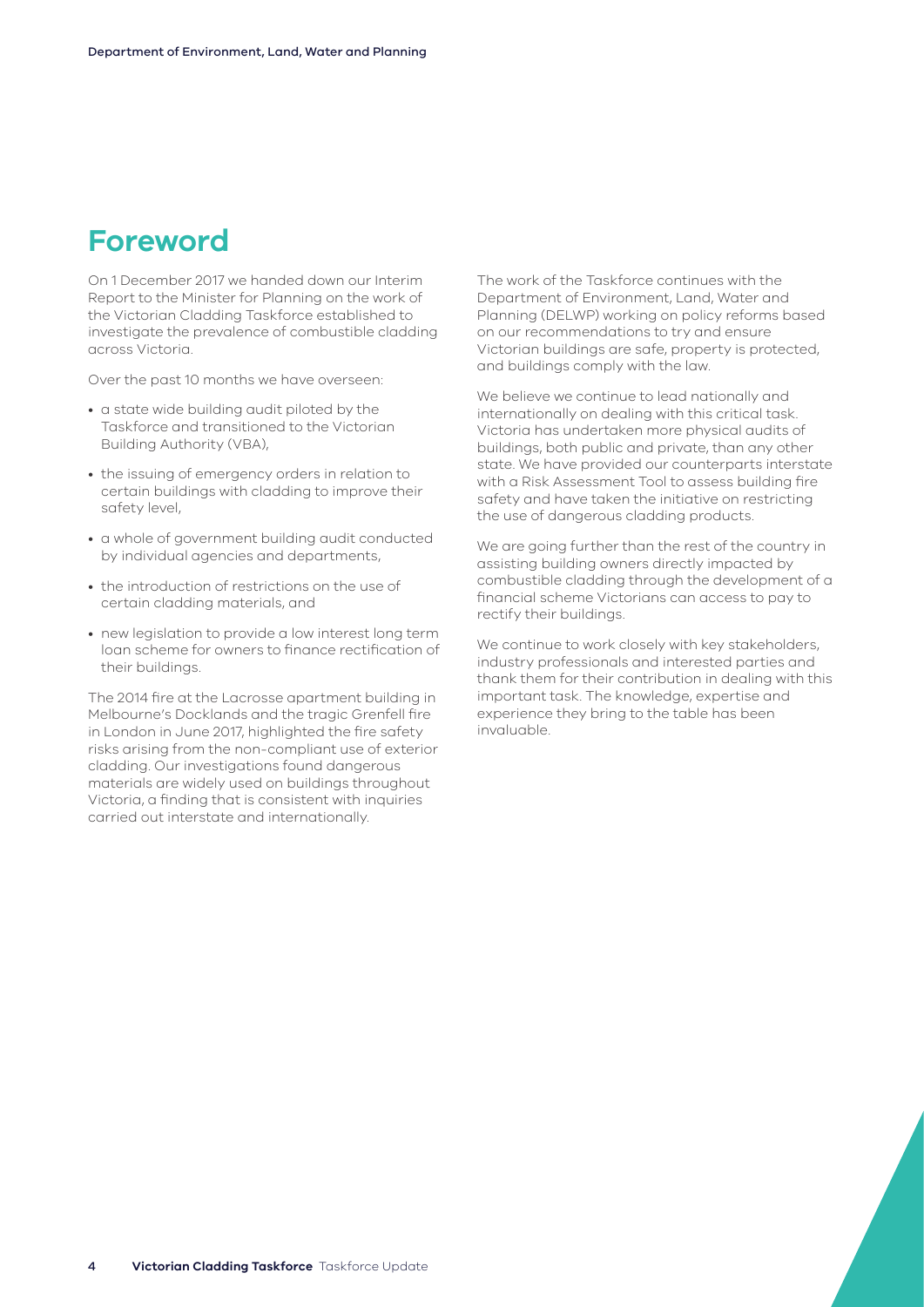### <span id="page-4-0"></span>**State wide audit**

The VBA has completed its initial assessment of 1369 building and planning permits where cladding had been specified as a construction material. The permits were prioritised by the Taskforce and the VBA for detailed scrutiny.

The work, which began as a pilot under the Taskforce and then transitioned to the VBA, was done in close collaboration with local government. The program has been completed efficiently due to the support and expertise of the Municipal Building Surveyors in each jurisdiction, the Metropolitan Fire Brigade (MFB), the Country Fire Authority (CFA), DELWP, building owners, owners corporations and building industry practitioners.

### **Findings include:**

- expanded polystyrene (EPS) has been inappropriately used on a small percentage of low-rise buildings in major population centres, such as suburban Melbourne and regional cities.
- the majority of higher risk buildings involving EPS are two or three storeys high with a single exit and inadequate fire safety measures.
- visually identifying aluminium composite panels (ACPs) with a polyethylene core and EPS is difficult – even for highly qualified and experienced building practitioners. Destructive testing is often necessary.
- the maintenance of Essential Safety Measures (ESMs) in multi-storey buildings requires improvement.
- building owners face increased insurance premiums and reduced property values while combustible cladding remains on a building.

During the audits, projects requiring investigation and intervention were at various stages –

- in planning,
- under construction, or
- completed and occupied.

This has allowed the VBA to deal with non-compliant cladding on existing buildings as well as preventing it being used on unfinished buildings by working with industry and developers during the key stages of construction.

Buildings where combustible cladding was thought to be present were thoroughly assessed by an expert panel made up of a fire safety engineer, a VBA nominated building surveyor and a representative of the relevant fire service (MFB/CFA). The panel considered the risks of fire spread and the ability for occupants to exit each building and entered the findings into the Risk Assessment Tool custom-designed by the Taskforce. Upon review of the building the panel made recommendations to the Municipal Building Surveyor to mitigate risk.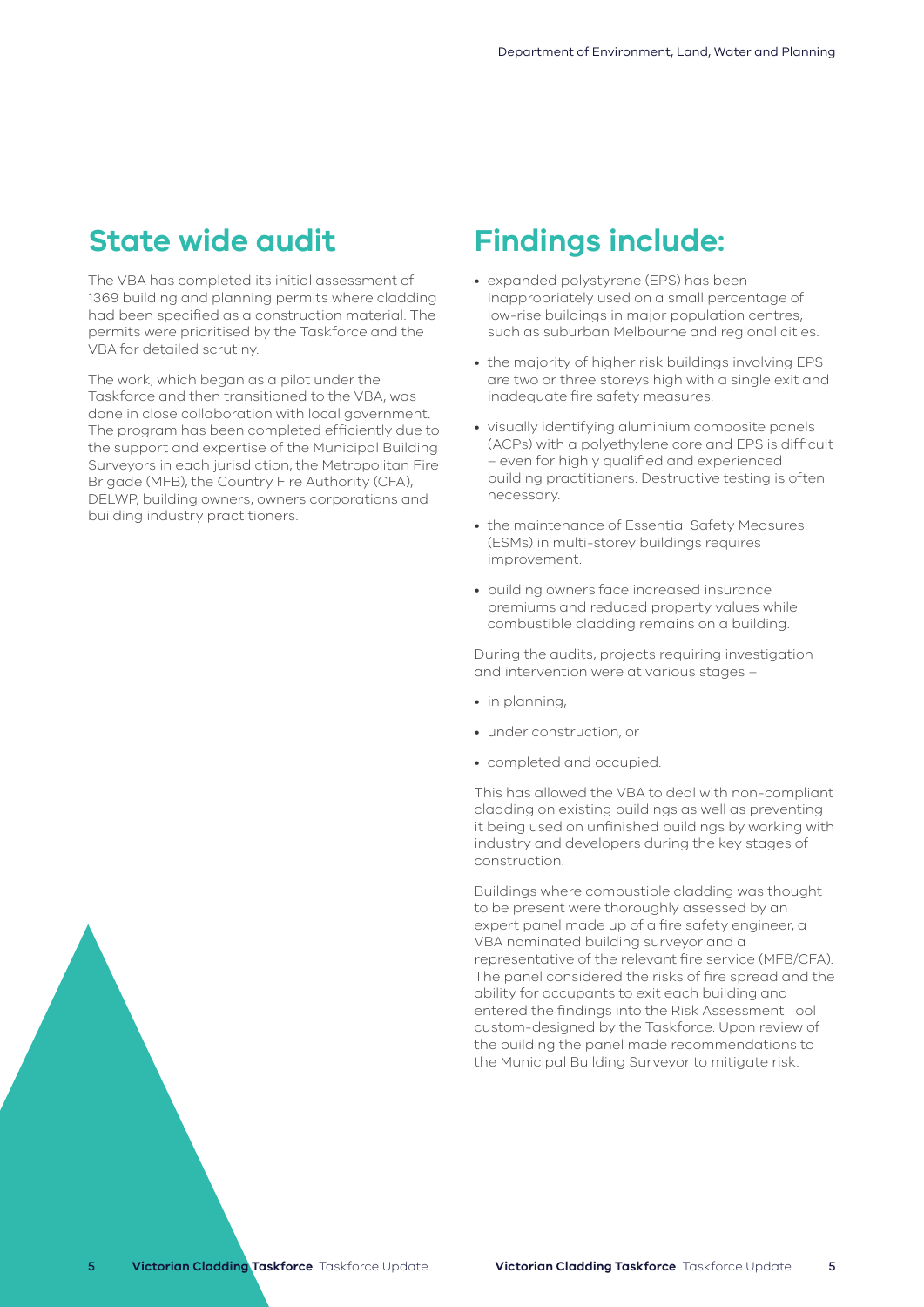### <span id="page-5-0"></span>**Emergency orders**

Emergency Orders have been issued to owners of 12 buildings for urgent short-term remediation work to make the building safe to occupy. Measures include installing sufficient detection and warning systems, installing sprinklers and removing ignition sources.

### **Building notices**

Building notices asking owners corporations to "show cause" why combustible cladding should not be removed, were issued for around 150 buildings assessed as part of the pilot and the state wide audit. This process will give owners the opportunity to provide evidence their building is safe without the removal of cladding, but also allows the council or VBA to disagree with that evidence.

The VBA will use a risk-based inspections approach working closely with owners and residents of all affected buildings now the original audit is completed. It is already looking at buildings outside the original remit. Some of these buildings have been referred to them by local Municipal Building Surveyors. This work will be ongoing.

### **Private building inspections and referrals**

1369 permits were initially identified with possible combustible cladding. Nearly a third of these had not commenced building and the VBA inspected 550 building sites, of which 218 were found to have some level of combustible cladding.

In addition to the original permits, the VBA has now inspected another 237 buildings and there were also 372 buildings originally considered in a pilot audit across five municipalities. The City of Melbourne has looked at an additional 110 buildings.

Of all these inspections, 43 buildings have been found to be in a higher risk category and the VBA has now been appointed MBS for these buildings. This is in addition to the one it is already acting as MBS for. The VBA is now MBS for 44 buildings.

While they have had some measures already put in place to make them safe, there is a longer term rectification issue to be discussed with owners, which may involve removal of some or all of the cladding.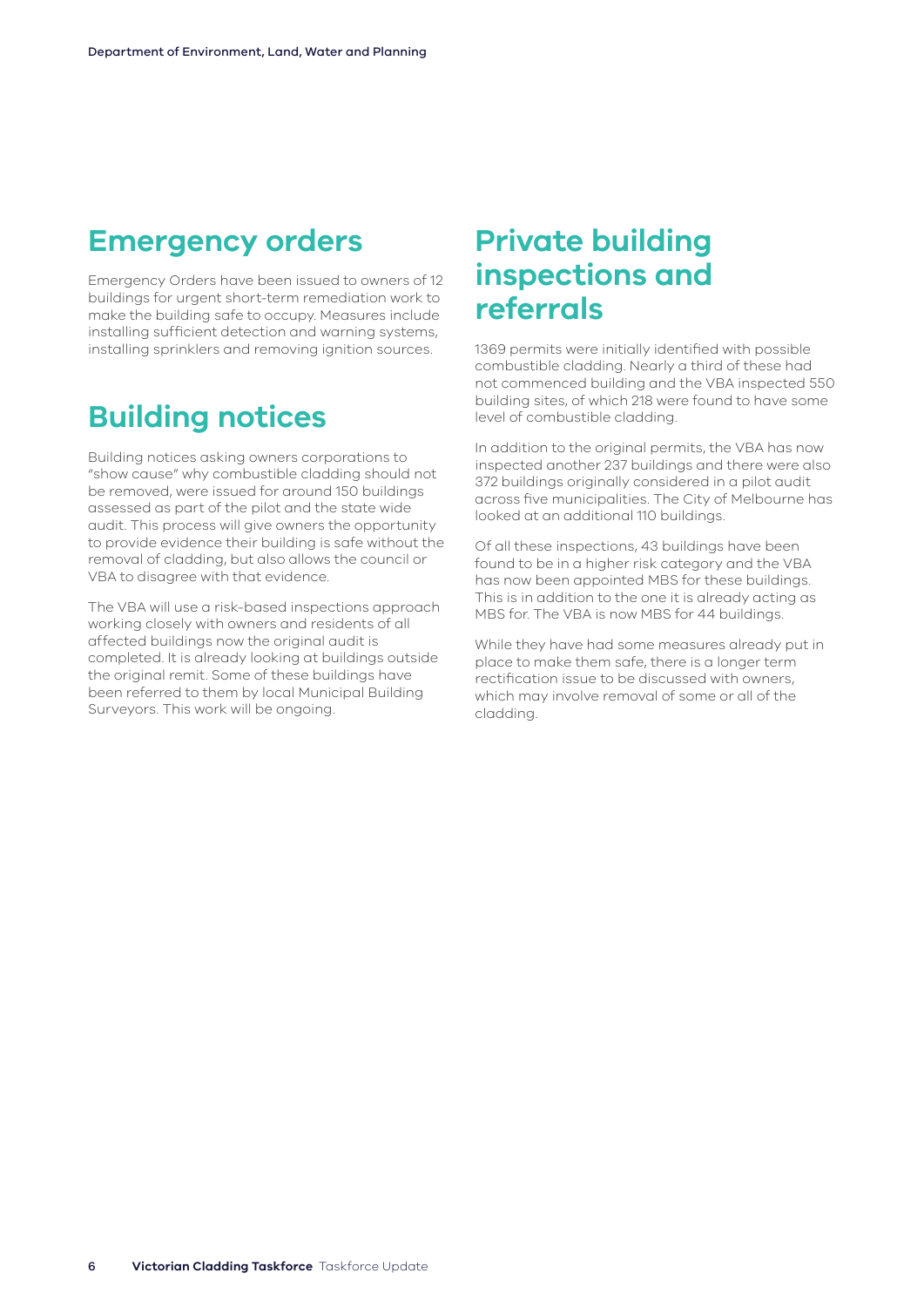## <span id="page-6-0"></span>**Private building inspection summary**

| <b>Inspections</b> | <b>Proactive VBA</b><br><b>audit</b> | City of<br><b>Melbourne</b><br><b>audit</b> | <b>Priority permit</b><br>(1369) audit | <b>Pilot audit</b> | <b>Total</b> |
|--------------------|--------------------------------------|---------------------------------------------|----------------------------------------|--------------------|--------------|
| Inspected          | 237                                  | 110                                         | 550*                                   | 372                | 1269         |
| Expert panels ^    | 149                                  |                                             | 234                                    | 380                | 770          |

\* VBA inspections included 361 post occupancy permits and 189 pre-occupancy permits

^ Only buildings inspected and believed to have cladding were referred to expert panels

### **Private building Expert Panel determinations**

| <b>Risk Ratings</b> | <b>Number of Buildings</b> |
|---------------------|----------------------------|
| <b>Highest risk</b> | 43                         |
| <b>High risk</b>    | 232                        |
| Moderate risk       | 228                        |
| Low risk            | 126                        |

### **Private building audit enforcement outcomes**

| <b>Buildings with</b><br><b>Orders Issued</b> | <b>Proactive VBA</b><br><b>audit</b> | City of<br><b>Melbourne</b><br><b>audit</b> | <b>Priority permit</b><br>(1369) audit | Pilot audit | <b>Total</b> |
|-----------------------------------------------|--------------------------------------|---------------------------------------------|----------------------------------------|-------------|--------------|
| <b>Evacuation Orders</b>                      |                                      |                                             |                                        |             |              |
| <b>Emergency Orders</b>                       |                                      |                                             | 12                                     | 39          | 59           |
| <b>Building Notices</b>                       |                                      | 34                                          | 30                                     | 89          | 153          |
| <b>Buildings Orders</b>                       |                                      |                                             |                                        |             |              |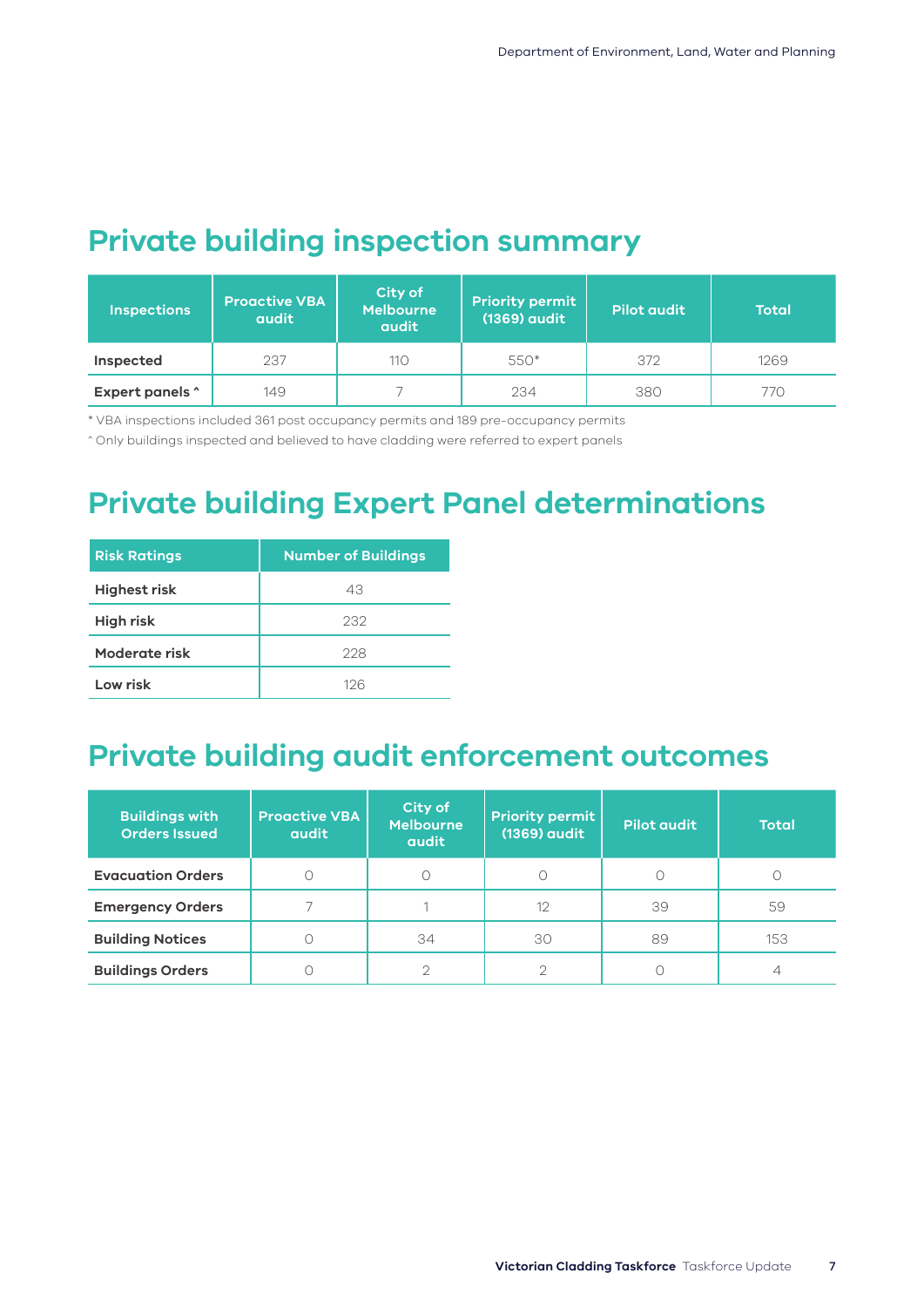### <span id="page-7-0"></span>**The Victorian Government audit – owned and leased buildings**

The Taskforce recommended the State Government carry out its own audit.

In response, the intergovernmental Government Audit Working Group was established and has developed a consistent approach to assessing cladding on all government occupied buildings in scope.

- **4,700** (approximately) government-owned and occupied buildings have been reviewed for ACP or EPS cladding.
- **384** have been identified as having potentially combustible cladding, with 21 on a higher risk list. These are being dealt with as a matter of urgency by government and longer term rectification involving removal of some or all of the cladding may be needed.

Government buildings are still being reviewed by Advisory Reference Panels facilitated by the VBA. All government buildings with combustible cladding have had emergency measures put in place and are safe to occupy.

#### Improved testing and sampling powers

With the Building Amendment (Trades Registration and Other Matters) Act, the VBA will also now have improved testing and sampling powers, including the ability to destructively test a building material or product where it is suspected of being noncompliant cladding.

#### Ministerial power to ban use of noncompliant products

The new legislation will also allow the Minister for Planning to declare a prohibition on the use of high-risk cladding products which will be enforced by the VBA and be subject to serious penalties for non-compliance.

### **Interim report recommendations**

#### Ministerial Guideline 14

A priority recommendation made by the Taskforce was to prevent the use of combustible cladding products on Victorian buildings. In March 2018, the Minister for Planning Richard Wynne announced restrictions on the use of specific cladding materials through the gazettal of Ministerial Guideline MG-14: *Issue of building permits where building work involves the use of certain cladding products*.

The use of ACPs with a polyethylene core of 30 per cent or more, and EPS cladding, for class 2, 3, or 9 buildings of two or more storeys, and class 5, 6, 7 or 8 of three or more storeys, now requires approval from the Building Appeals Board before they can be installed.

Victorian building surveyors are not able to issue a building permit in such cases unless the Board agrees the cladding is compliant, appropriate and safe for installation on multi-storey buildings. A Product Safety Alert was issued with the guideline to support industry.

The Victorian Government has now used its procurement powers to stop future use of ACPs with a 30 per cent or greater polyethylene core and EPS on government buildings. From 1 July 2018, all construction contracts include this restriction. While the expectation is that a standard form construction contract is used, the restriction on using prescribed cladding products extends to the drafting of bespoke contracts.

The Department of Treasury and Finance has advised that from 1 July 2018 the commonly used model construction contracts for construct-only, design and construct, professional services (long and short forms), minor works and the model conditions of tender have been amended to include clauses restricting the use of ACPs or EPS on government projects, unless the Building Appeals Board determines that the installation complies with the Building Act 1993, consistent with Ministerial Guideline MG-14.

The clauses will be flexible to allow them to be updated to include new or other products if the Ministerial Guideline is amended or replaced in the future.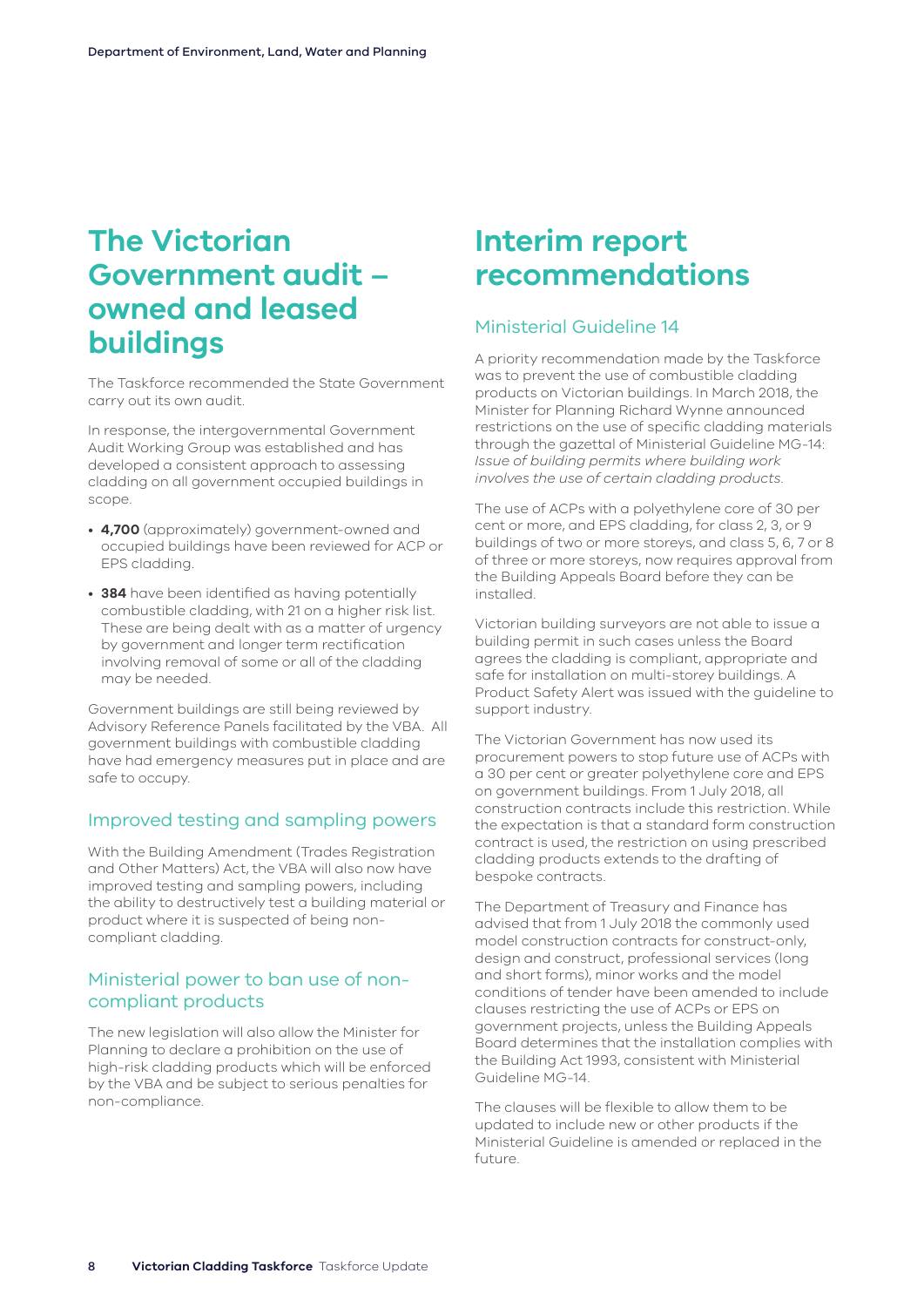#### <span id="page-8-0"></span>VBA compliance and enforcement activity

Since 1 December 2017, the VBA has significantly increased the number of inspections of buildings under construction. It has also reviewed and consolidated compliance, enforcement and prosecution policies based on risk.

It has improved data collection and analysis and worked to ensure private building surveyors do not have prohibited exclusions from their PI insurance policies. The VBA is also making sure practitioners have a greater understanding of the National Construction Code so compliance is taken more seriously.

#### State Building Surveyor

Since 1 December 2017, the VBA has engaged with industry to strengthen and improve compliance advice, technical guidance, and interpretations of building Standards.

The appointment of a State Building Surveyor is expected in December 2018.

#### Cladding Rectification Agreements

The Building Amendment (Registration of Trades and Other Matters) Act also establishes the ability to have Cladding Rectification Agreements (CRAs). A CRA is a voluntary three-way scheme involving councils, owners or owners' corporations and lenders. The scheme allows loan repayments to be made by individual owners via their council rates. The CRA transfers from a current owner to any future owner if an individual unit is sold. The terms of the loan remain unchanged. This is to ensure land sales settle without impediment.

On change of ownership the purchaser is liable for cladding rectification payments after the settlement date. Depending on the lender's practices, owners may be able to pay out their portion of cladding rectification charges immediately to reduce interest costs or pay in instalments over a minimum of ten years.

#### Long-term reform

The Taskforce's recommendations for longer term reform highlighted the need for systemic improvements to the building regulatory framework to be managed through a broader policy process.

The Taskforce is nearing completion of a rectification framework which will set out the requirements for fixing both private and government buildings communicated through compliance tools such as building notices and practice notes. The Taskforce has endorsed the Risk Assessment Tool developed by the Taskforce Implementation Team for auditing and has made this available to industry and other jurisdictions upon request to the VBA. This Framework will support the rectification of buildings to ensure practicality, consistency and compliance.

#### Disciplinary action against professionals

The Building Amendment (Registration of Trades and Other Matters) Act will strengthen the disciplinary powers of the VBA. The new powers will provide the VBA with the ability to immediately suspend a registered building practitioner on public interest grounds where there has been repeated disregard for public health and safety and/or a lack of concern for potential damage to neighbouring properties. The changes also require disciplinary bodies – including the VBA and VCAT - to cancel a practitioner's registration if they find the practitioner is not a fit and proper person to hold that registration.

#### Overcrowding of high rise apartments

DELWP will consult further with Consumer Affairs Victoria and local councils about a public education campaign and guidelines on the risks of excessive occupancy levels and overcrowding, and enforcement of regulatory measures where appropriate.

#### Essential Safety Measures regime

DELWP recognises the regime for establishing, maintaining and enforcing Essential Safety Measures, and the qualifications of those inspecting such systems in multi-storey buildings, needs to be strengthened. A review of the current regime will be considered in any future review of the Building Act.